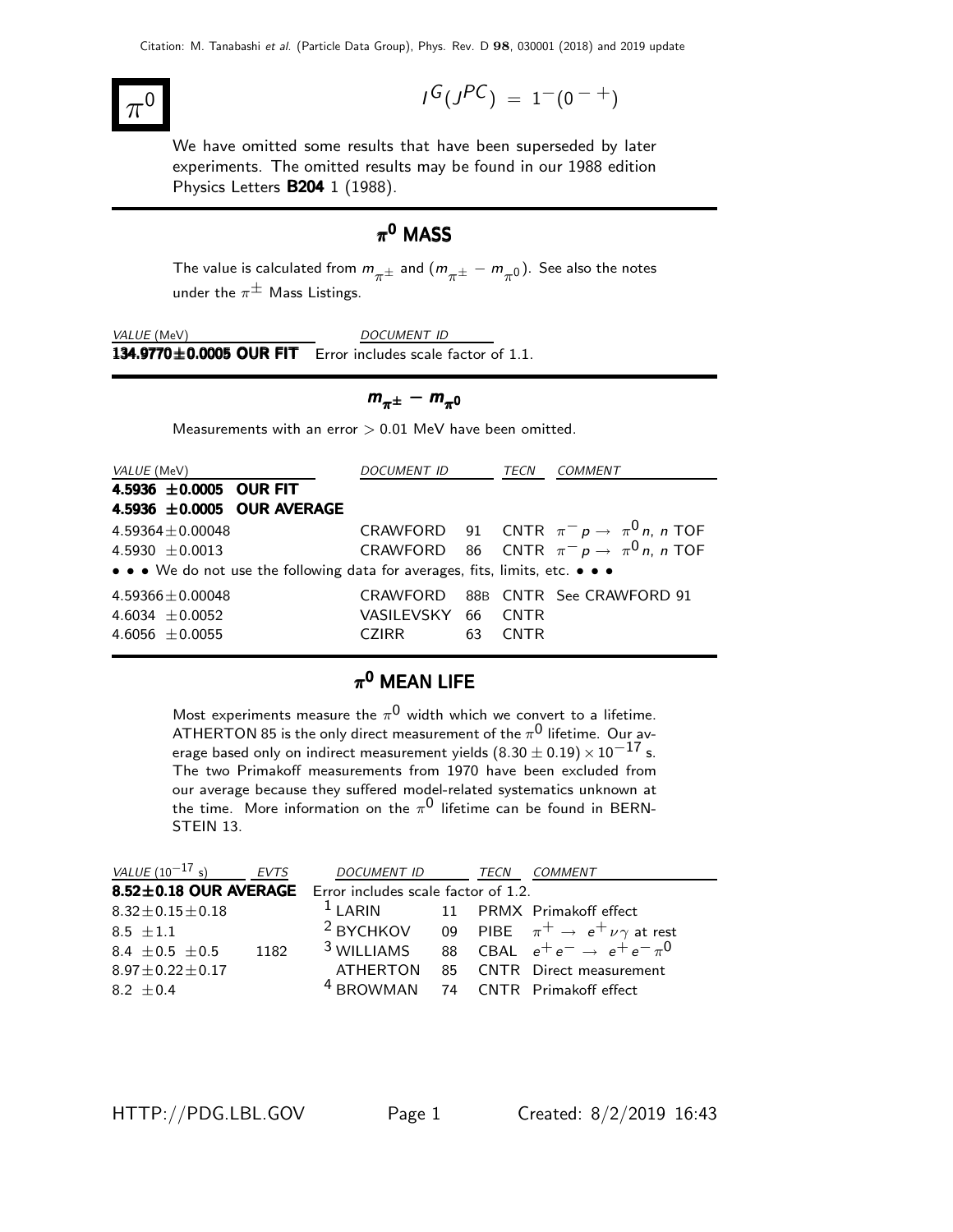• • • We do not use the following data for averages, fits, limits, etc. • • •

| 5.6 $\pm$ 0.6 |  | BELLETTINI 70 CNTR Primakoff effect  |
|---------------|--|--------------------------------------|
| $9 + 0.68$    |  | KRYSHKIN 70 CNTR Primakoff effect    |
| $7.3 + 1.1$   |  | BELLETTINI 65B CNTR Primakoff effect |

 $^1$ LARIN 11 reported Γ $(\pi^{\mathsf{0}} \to\ \gamma\gamma) =$  7.82  $\pm$  0.14  $\pm$  0.17 eV which we converted to mean life  $\tau = \hbar / \Gamma(\text{total})$ .

2 BYCHKOV 09 obtains this using the conserved-vector-current relation between the vector form factor  $\mathsf{F}_V$  and the  $\pi^{\mathsf{0}}$  lifetime.

<sup>3</sup> WILLIAMS 88 gives  $\Gamma(\gamma\gamma) = 7.7 \pm 0.5 \pm 0.5$  eV. We give here  $\tau = \hbar/\Gamma(\text{total})$ .

 $^4$ BROWMAN 74 gives a  $\pi^0$  width Г  $=8.02\pm0.42$  eV. The mean life is  $\hbar/\Gamma.$ 

### $\pi^{\mathbf{0}}$  DECAY MODES

For decay limits to particles which are not established, see the appropriate Search sections ( $\mathcal{A}^\mathbf{0}$  (axion) and Other Light Boson  $(\mathcal{X}^\mathbf{0})$  Searches, etc.).

|                       | Mode                                 | Fraction $(\Gamma_i/\Gamma)$     |                           | Scale $factor/$<br>Confidence level |
|-----------------------|--------------------------------------|----------------------------------|---------------------------|-------------------------------------|
| $\mathsf{L}_1$        | $2\gamma$                            | $(98.823 \pm 0.034)$ %           |                           | $S = 1.5$                           |
| $\Gamma_2$            | $e^+e^-\gamma$                       | $(1.174 \pm 0.035)$ %            |                           | $S = 1.5$                           |
| $\Gamma_3$            | $\gamma$ positronium                 | $(1.82 \pm 0.29) \times 10^{-9}$ |                           |                                     |
| $\Gamma_4$            | $e^+e^+e^-e^-$                       | $(3.34 \pm 0.16) \times 10^{-5}$ |                           |                                     |
| $\Gamma_5$            | $e^+e^-$                             | $(6.46 \pm 0.33) \times 10^{-8}$ |                           |                                     |
| $\Gamma_6$            | $4\gamma$                            | $\langle$ 2                      | $\times$ 10 $^{-8}$       | $CL = 90\%$                         |
| $\Gamma_7$            | $\nu\overline{\nu}$                  | [a] < 2.7                        | $\times$ 10 <sup>-7</sup> | $CL = 90\%$                         |
| $\Gamma_8$            | $v_e \overline{v}_e$                 | < 1.7                            | $\times$ 10 $^{-6}$       | $CL = 90\%$                         |
| $\Gamma$ <sub>9</sub> | $\nu_\mu \overline{\nu}_\mu$         | < 1.6                            | $\times$ 10 $^{-6}$       | $CL = 90\%$                         |
| $\Gamma_{10}$         | $\nu_{\tau}$ $\overline{\nu}_{\tau}$ | < 2.1                            | $\times$ 10 $^{-6}$       | $CL = 90\%$                         |
| $\Gamma_{11}$         | $\gamma \nu \overline{\nu}$          | < 6                              | $\times$ 10 $^{-4}$       | $CL = 90\%$                         |
|                       |                                      |                                  |                           |                                     |

### Charge conjugation  $(C)$  or Lepton Family number  $(LF)$  violating modes

| $\Gamma_{12}$ 3 $\gamma$            | $C \qquad \qquad < 3.1$ |       | $\times$ 10 <sup>-8</sup> CL=90% |  |
|-------------------------------------|-------------------------|-------|----------------------------------|--|
| $\Gamma_{13}$ $\mu^+e^-$            | LF 200                  | < 3.8 | $\times$ 10 $^{-10}$ CL=90%      |  |
| $\Gamma_{14}$ $\mu^- e^+$           | $LF \t< 3.4$            |       | $\times$ 10 <sup>-9</sup> CL=90% |  |
| $\Gamma_{15}$ $\mu^+e^- + \mu^-e^+$ | $LF \t\t < 3.6$         |       | $\times 10^{-10}$ CL=90%         |  |

[a] Astrophysical and cosmological arguments give limits of order  $10^{-13}$ ; see the Particle Listings below.

### CONSTRAINED FIT INFORMATION

An overall fit to 2 branching ratios uses 6 measurements and one constraint to determine 3 parameters. The overall fit has a  $\chi^2 =$ 4.6 for 4 degrees of freedom.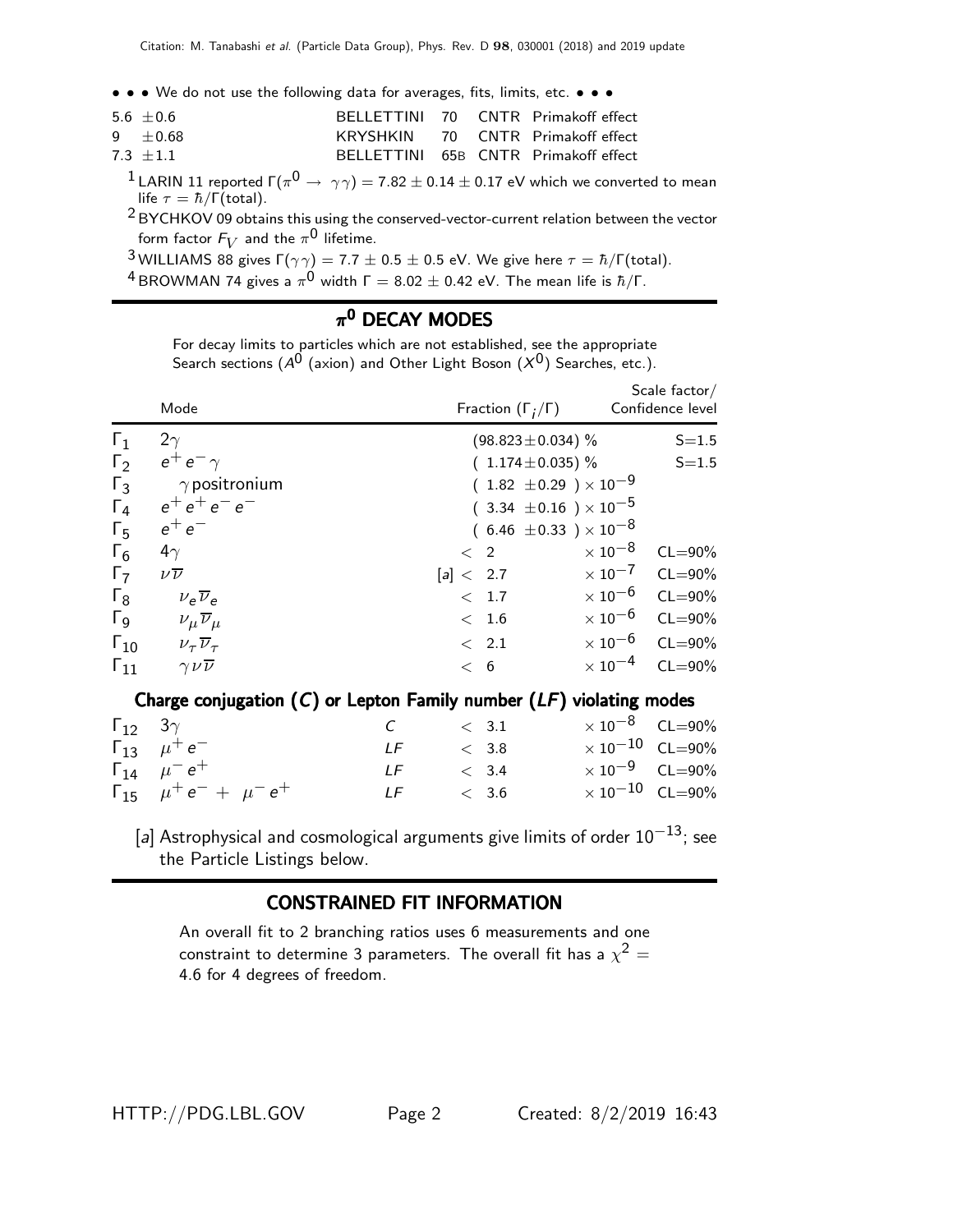The following off-diagonal array elements are the correlation coefficients  $\left<\delta x_i\delta x_j\right>$ / $(\delta x_i\cdot\delta x_j)$ , in percent, from the fit to the branching fractions,  $x_i$   $\;\equiv$  $\Gamma_i/\Gamma_{\rm total}$ . The fit constrains the  $x_i$  whose labels appear in this array to sum to one.



HTTP://PDG.LBL.GOV Page 3 Created: 8/2/2019 16:43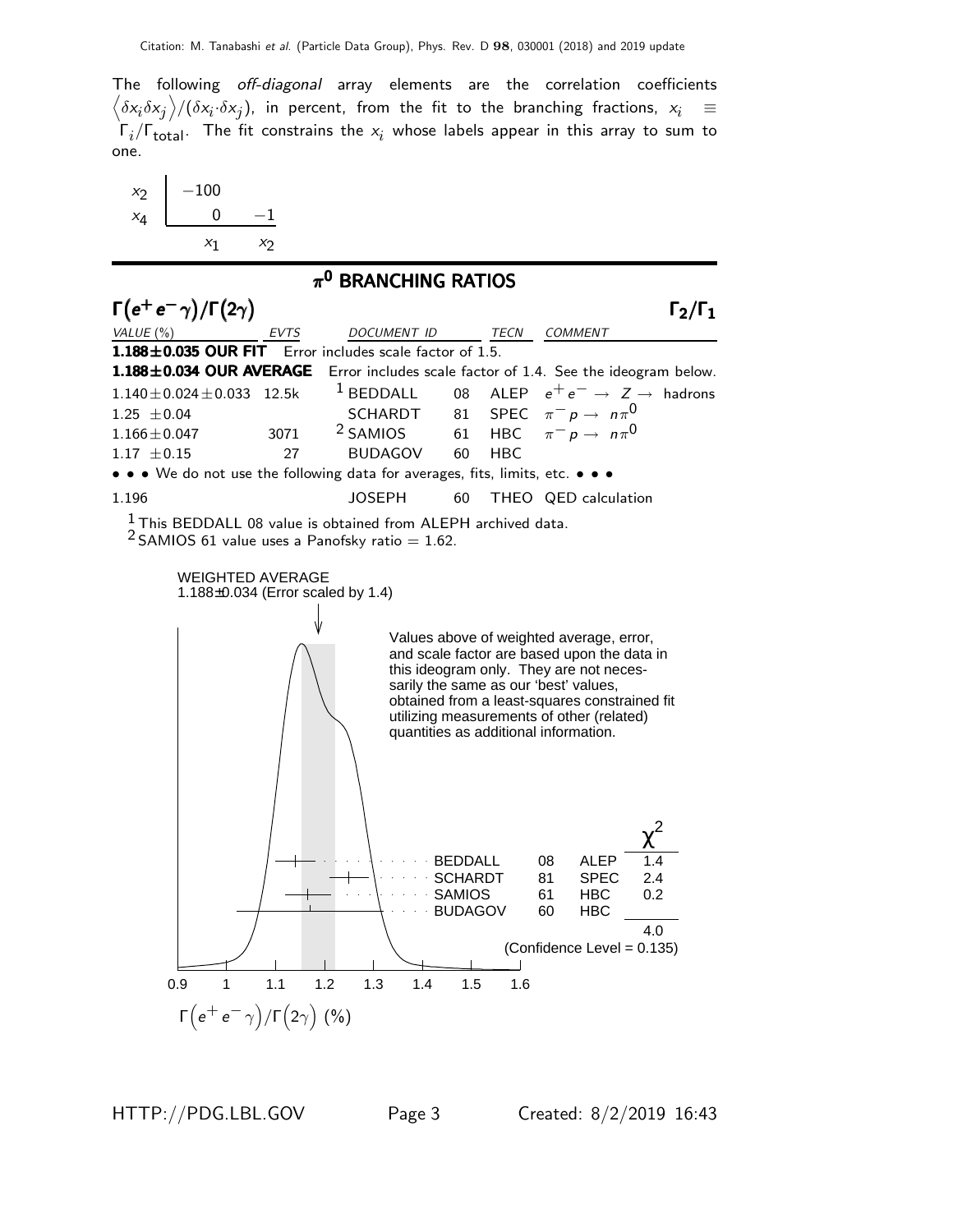| $\Gamma(\gamma$ positronium) / $\Gamma(2\gamma)$ |             |                     |     |             |                                                     |                     |  |  |
|--------------------------------------------------|-------------|---------------------|-----|-------------|-----------------------------------------------------|---------------------|--|--|
| VALUE (units $10^{-9}$ )                         | <b>EVTS</b> | <b>DOCUMENT ID</b>  |     | TECN        | <b>COMMENT</b>                                      |                     |  |  |
| $1.84 \pm 0.29$                                  | 277         | AFANASYEV           | 90  |             | CNTR $pC$ 70 GeV                                    |                     |  |  |
| $\Gamma(e^+e^+e^-e^-)/\Gamma(2\gamma)$           |             |                     |     |             |                                                     | $\Gamma_4/\Gamma_1$ |  |  |
| VALUE (units $10^{-5}$ )                         | EVTS        | <b>DOCUMENT ID</b>  |     | <b>TECN</b> | <b>COMMENT</b>                                      |                     |  |  |
| $3.38\pm0.16$ OUR FIT                            |             |                     |     |             |                                                     |                     |  |  |
| $3.38 \pm 0.16$ OUR AVERAGE                      |             |                     |     |             |                                                     |                     |  |  |
| $3.46 \pm 0.19$                                  | 30.5k       | $1$ ABOUZAID        |     |             | 08D KTEV $K_I^0 \rightarrow \pi^0 \pi^0 \pi^0_{DD}$ |                     |  |  |
| $3.18 \pm 0.30$                                  | 146         | <sup>2</sup> SAMIOS | 62B | <b>HBC</b>  |                                                     |                     |  |  |

 $<sup>1</sup>$ This ABOUZAID 08D value includes all radiative final states. The error includes both</sup> statistical and systematic errors. The correlation between the Dalitz-pair planes gives a direct measurement of the  $\pi^{\mathsf{0}}$  parity. The  $\pi^{\mathsf{0}}$  2 $\gamma^*$  form factor is measured and limits are placed on a scalar contribution to the decay.

 $2$  SAMIOS 62B value uses a Panofsky ratio = 1.62.

# $Γ(e^+e^-)$

 $\Gamma(e^+e^-)/\Gamma_{\text{total}}$  Γ<sub>5</sub>/Γ Experimental results are listed; branching ratios corrected for radiative effects are given in the footnotes. BERMAN 60 found  $\breve{\mathrm{B}}(\pi^0 \rightarrow\ e^+e^-) \geq$  4.69  $\times$  10 $^{-8}$  via an exact QED calculation.

| VALUE (units $10^{-8}$ ) EVTS                                | DOCUMENT ID                       | TECN | CHG COMMENT                                                                     |
|--------------------------------------------------------------|-----------------------------------|------|---------------------------------------------------------------------------------|
| $6.46 \pm 0.33$ OUR AVERAGE                                  |                                   |      |                                                                                 |
| 6.44 $\pm$ 0.25 $\pm$ 0.22 794 <sup>1</sup> ABOUZAID 07 KTEV |                                   |      | $\kappa_L^0 \rightarrow 3\pi^0$ in flight<br>$\kappa^+ \rightarrow \pi^+ \pi^0$ |
| 6.9 $\pm 2.3 \pm 0.6$                                        | 21 <sup>2</sup> DESHPANDE 93 SPEC |      |                                                                                 |
| 7.6 $^{+2.9}_{-2.8}$ ± 0.5                                   | 8 <sup>3</sup> MCFARLAND 93 SPEC  |      | $K_I^0 \rightarrow 3\pi^0$ in flight                                            |

• • • We do not use the following data for averages, fits, limits, etc. • • •

 $6.09\pm0.40\pm0.24$  275 <sup>4</sup> ALAVI-HARATI 99C SPEC 0 Repl. by ABOUZAID 07

<sup>1</sup> ABOUZAID 07 result is for  $m_{e^+e^-}/m_{\pi^0} >$  0.95. With radiative corrections the result becomes  $(7.48 \pm 0.29 \pm 0.25) \times 10^{-8}$ .

- <sup>2</sup> The DESHPANDE 93 result with bremsstrahlung radiative corrections is (8.0  $\pm$  2.6  $\pm$  $(0.6) \times 10^{-8}$ .
- $3$  The MCFARLAND 93 result is for B[ $\pi^0 \rightarrow e^+e^-,~(m_{e^+e^-}/m_{\pi^0})^2 > 0.95$ ]. With radiative corrections it becomes  $(8.8<sup>+4.5</sup><sub>3.2</sub>)$  $^{+4.5}_{-3.2} \pm 0.6 \times 10^{-8}.$

 $^4$ ALAVI-HARATI 99C quote result for B[ $\pi^0 \rightarrow \ e^+e^-$ ,  $(m_{e^+e^-}/m_{\pi^0})^2 > 0.95$ ] to minimize radiative contributions from  $\pi^{\mathsf{0}} \rightarrow\ e^+e^-\gamma$ . After radiative corrections they obtain (7.04  $\pm$  0.46  $\pm$  0.28)  $\times$  10<sup>-8</sup>.

# $\Gamma(e^+e^-)/\Gamma(2\gamma)$  Γ<sub>5</sub>/Γ<sub>1</sub>

Γ5/Γ

| VALUE (units $10^{-7}$ )                                                      | CL% EVTS |    | <b>DOCUMENT ID</b> |     | TECN | <b>COMMENT</b>                                                      |
|-------------------------------------------------------------------------------|----------|----|--------------------|-----|------|---------------------------------------------------------------------|
|                                                                               |          |    |                    |     |      |                                                                     |
| • • • We do not use the following data for averages, fits, limits, etc. • • • |          |    |                    |     |      |                                                                     |
| < 1.3                                                                         | 90       |    | <b>NIEBUHR</b>     |     |      | 89 SPEC $\pi^- p \rightarrow \pi^0 n$ at                            |
| < 5.3                                                                         | 90       |    | ZEPHAT             |     |      | rest<br>87 SPEC $\pi^{-}$ $p \rightarrow \pi^{0} n$<br>0.3 GeV/ $c$ |
| 1.7 $\pm$ 0.6 $\pm$ 0.3                                                       |          | 59 | <b>FRANK</b>       |     |      | 83 SPEC $\pi^- p \to n\pi^0$                                        |
| $1.8 \pm 0.6$                                                                 |          | 58 | <b>MISCHKE</b>     | 82. |      | SPEC See FRANK 83                                                   |
| $2.23 + 2.40$                                                                 | 90       | 8  | <b>FISCHER</b>     |     |      | 78B SPRK $K^+ \rightarrow \pi^+ \pi^0$                              |
| HTTP://PDG.LBL.GOV                                                            |          |    | Page 4             |     |      | Created: 8/2/2019 16:43                                             |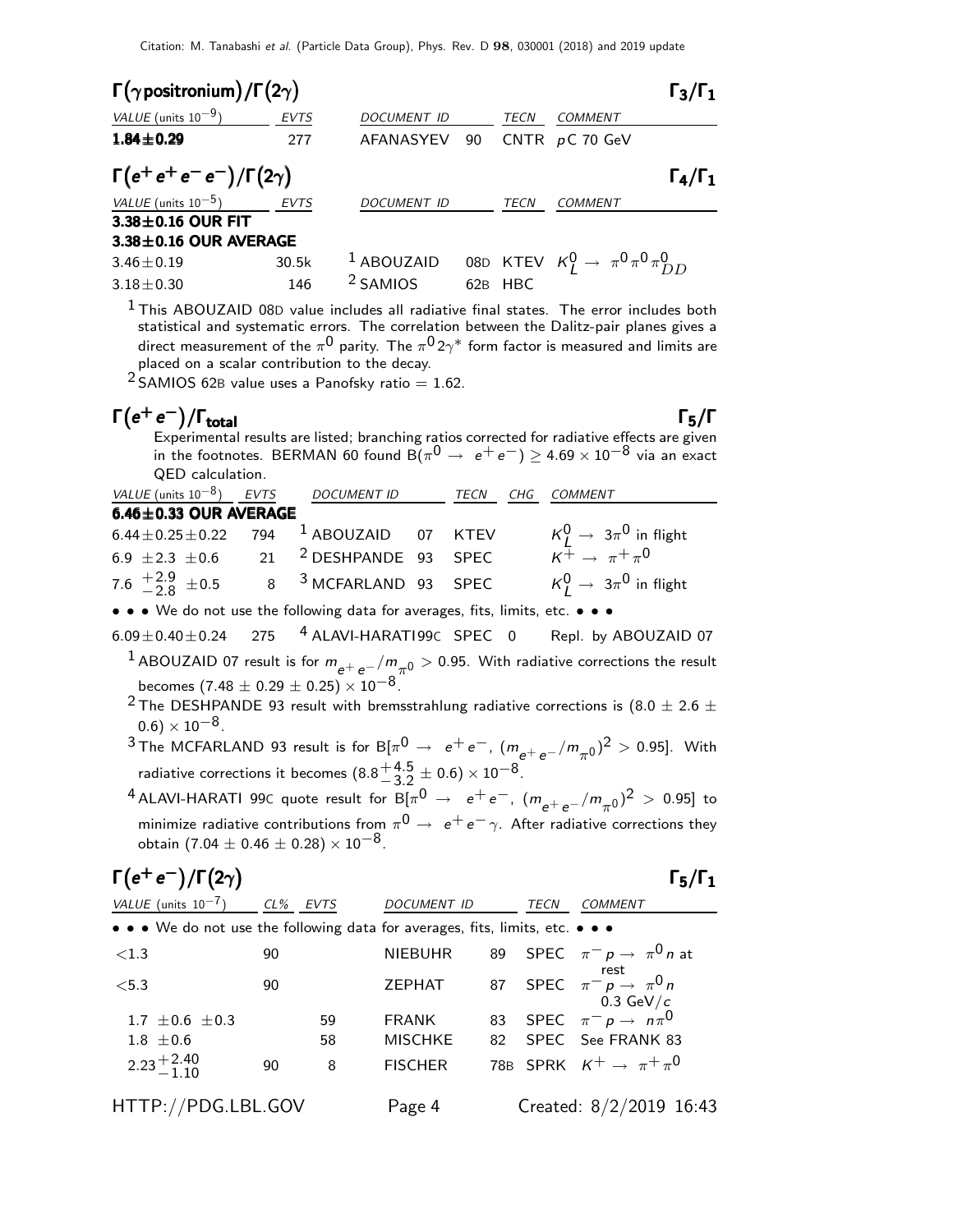| $\Gamma(4\gamma)/\Gamma_{\rm total}$                                          |    |                                     |    |             |         | $\Gamma_6/\Gamma$ |
|-------------------------------------------------------------------------------|----|-------------------------------------|----|-------------|---------|-------------------|
| VALUE (units $10^{-8}$ ) CL% EVTS                                             |    | <b>DOCUMENT ID</b>                  |    | TECN        | COMMENT |                   |
| $\langle$ 2                                                                   | 90 | MCDONOUGH 88 CBOX $\pi^- p$ at rest |    |             |         |                   |
| • • • We do not use the following data for averages, fits, limits, etc. • • • |    |                                     |    |             |         |                   |
| ${<}160$                                                                      | 90 | <b>BOLOTOV</b>                      |    | 86C CALO    |         |                   |
| $<$ 440                                                                       | 90 | AUERBACH                            | 80 | <b>CNTR</b> |         |                   |

## $\Gamma(\nu\overline{\nu})/\Gamma_{\rm total}$ Γ<sub>7</sub>/Γ

 $T_6/\Gamma$ 

The astrophysical and cosmological limits are many orders of magnitude lower, but we use the best laboratory limit for the Summary Tables.

| VALUE (units $10^{-6}$ )                                                      | $CL\%$ | <b>DOCUMENT ID</b>                                            |    | TECN | COMMENT                                  |
|-------------------------------------------------------------------------------|--------|---------------------------------------------------------------|----|------|------------------------------------------|
| < 0.27                                                                        | 90     | <sup>1</sup> ARTAMONOV 05A B949 $K^+ \rightarrow \pi^+ \pi^0$ |    |      |                                          |
| • • • We do not use the following data for averages, fits, limits, etc. • • • |        |                                                               |    |      |                                          |
| < 0.83                                                                        | 90     | $1$ ATIYA                                                     |    |      | 91 B787 $K^+ \to \pi^+ \nu \nu'$         |
| $< 2.9 \times 10^{-7}$                                                        |        | $2$ LAM                                                       |    | 91   | Cosmological limit                       |
| $< 3.2 \times 10^{-7}$                                                        |        | <sup>3</sup> NATALE                                           | 91 |      | SN 1987A                                 |
| < 6.5                                                                         | 90     |                                                               |    |      | DORENBOS 88 CHRM Beam dump, prompt $\nu$ |
| $24$                                                                          | 90     | <sup>1</sup> HERCZEG 81 RVUE $K^+ \rightarrow \pi^+ \nu \nu'$ |    |      |                                          |

 $^1$  This limit applies to all possible  $\nu\nu'$  states as well as to other massless, weakly interacting states. 2 LAM 91 considers the production of right-handed neutrinos produced from the cosmic

thermal background at the temperature of about the pion mass through the reaction  $\gamma \gamma \rightarrow \pi^0 \rightarrow \nu \overline{\nu}$ .

 $^3$ NATALE 91 considers the excess energy-loss rate from SN 1987A if the process  $\gamma\gamma \rightarrow$  $\pi^{\mathbf{0}}\to\,\nu\overline{\nu}$  occurs, permitted if the neutrinos have a right-handed component. As pointed out in LAM 91 (and confirmed by Natale), there is a factor 4 error in the NATALE 91 published result  $(0.8 \times 10^{-7})$ .

## Γ $(\nu_e \overline{\nu}_e)/\Gamma_{\rm total}$  Γg/Γ

total and the set of the set of the set of the set of the set of the set of the set of the set of the set of t

| <i>VALUE</i> (units $10^{-6}$ )                                                                                       | $CL\%$ | DOCUMENT ID | TECN | <b>COMMENT</b>                                       |
|-----------------------------------------------------------------------------------------------------------------------|--------|-------------|------|------------------------------------------------------|
| $1.7$                                                                                                                 | 90.    |             |      | DORENBOS 88 CHRM Beam dump, prompt $\nu$             |
| $\bullet \bullet \bullet$ We do not use the following data for averages, fits, limits, etc. $\bullet \bullet \bullet$ |        |             |      |                                                      |
| $<$ 3.1                                                                                                               | 90.    |             |      | <sup>1</sup> HOFFMAN 88 RVUE Beam dump, prompt $\nu$ |
| <sup>1</sup> HOFFMAN 88 analyzes data from a 400-GeV BEBC beam-dump experiment.                                       |        |             |      |                                                      |

# $\Gamma(\nu_{\mu}\overline{\nu}_{\mu})/\Gamma_{\rm total}$  Γg/Γ

| VALUE (units $10^{-6}$ ) CL%                                                  |    | EVTS | <b>DOCUMENT ID</b>                                                              |    | TECN | COMMENT                                              |
|-------------------------------------------------------------------------------|----|------|---------------------------------------------------------------------------------|----|------|------------------------------------------------------|
| $\langle$ 1.6                                                                 | 90 | 8.7  | AUERBACH                                                                        | 04 |      | LSND 800 MeV p on Cu                                 |
| <3.1                                                                          | 90 |      |                                                                                 |    |      | <sup>1</sup> HOFFMAN 88 RVUE Beam dump, prompt $\nu$ |
| • • • We do not use the following data for averages, fits, limits, etc. • • • |    |      |                                                                                 |    |      |                                                      |
| < 7.8                                                                         | 90 |      |                                                                                 |    |      | DORENBOS 88 CHRM Beam dump, prompt $\nu$             |
|                                                                               |    |      | <sup>1</sup> HOFFMAN 88 analyzes data from a 400-GeV BEBC beam-dump experiment. |    |      |                                                      |

# $\Gamma(\nu_\tau \overline{\nu}_\tau)/\Gamma_{\rm total}$  Γ<sub>10</sub>/Γ

| $\Gamma(\nu_\tau \overline{\nu}_\tau)/\Gamma_{\rm total}$                     |        |             |      | $\Gamma_{10}/\Gamma$                                 |
|-------------------------------------------------------------------------------|--------|-------------|------|------------------------------------------------------|
| VALUE (units $10^{-6}$ )                                                      | $CL\%$ | DOCUMENT ID | TECN | COMMENT                                              |
| < 2.1                                                                         | 90     |             |      | <sup>1</sup> HOFFMAN 88 RVUE Beam dump, prompt $\nu$ |
| • • • We do not use the following data for averages, fits, limits, etc. • • • |        |             |      |                                                      |
| $<$ 4.1                                                                       | 90     |             |      | DORENBOS 88 CHRM Beam dump, prompt $\nu$             |
| $1$ HOFFMAN 88 analyzes data from a 400-GeV BEBC beam-dump experiment.        |        |             |      |                                                      |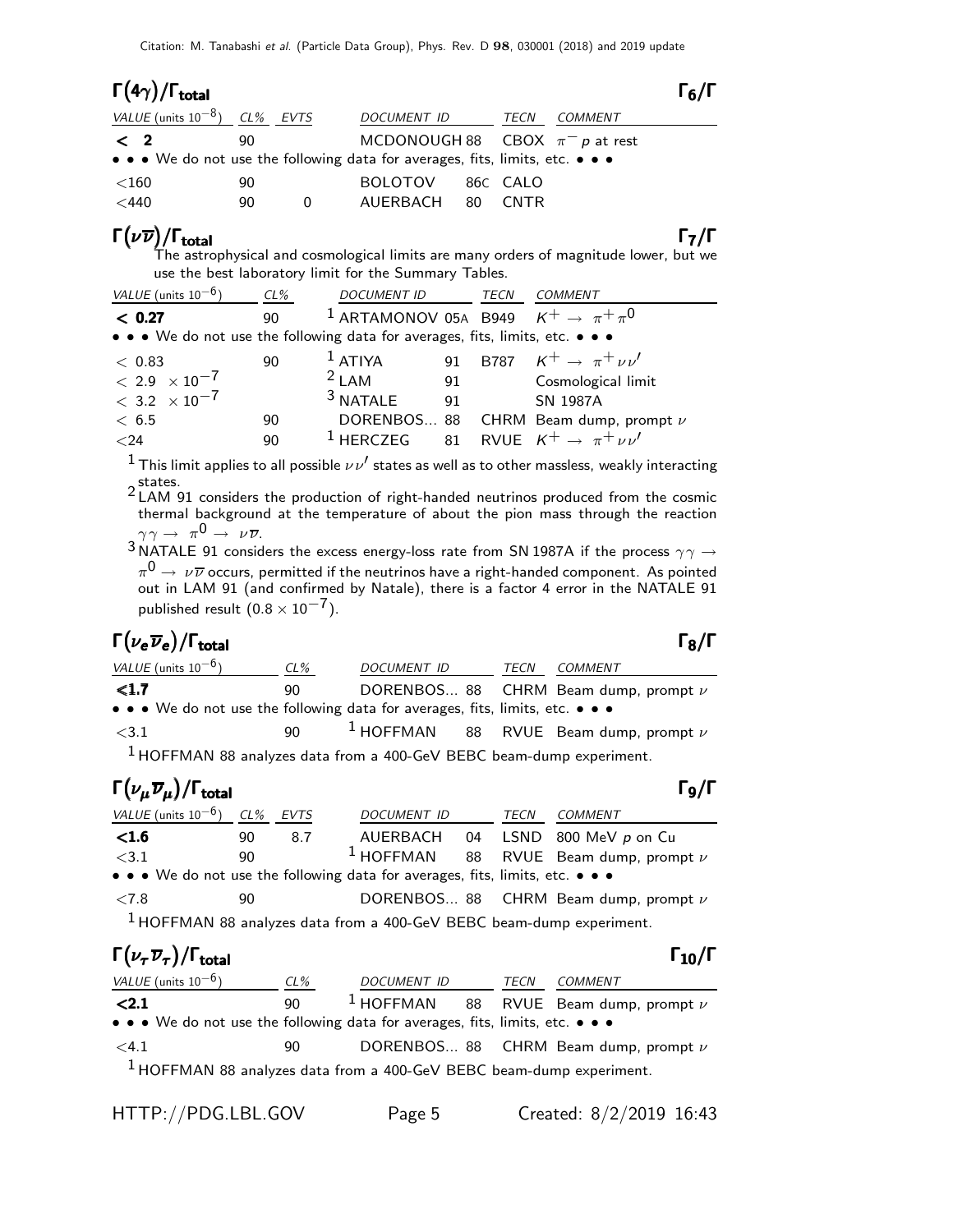| $\Gamma(\gamma\nu\overline{\nu})/\Gamma_{\rm total}$                                                                                                                 |        |          |                                                                               |    |             | $\Gamma_{11}/\Gamma$                                                                     |
|----------------------------------------------------------------------------------------------------------------------------------------------------------------------|--------|----------|-------------------------------------------------------------------------------|----|-------------|------------------------------------------------------------------------------------------|
| Standard Model prediction is $6 \times 10^{-18}$ .                                                                                                                   |        |          |                                                                               |    |             |                                                                                          |
| <i>VALUE</i><br>$<$ 6 $\times$ 10 <sup>-4</sup>                                                                                                                      | $CL\%$ | 90       | DOCUMENT ID<br><b>ATIYA</b>                                                   | 92 |             | TECN COMMENT<br>CNTR $K^+ \rightarrow \gamma \nu \overline{\nu} \pi^+$                   |
|                                                                                                                                                                      |        |          |                                                                               |    |             |                                                                                          |
| $\Gamma(3\gamma)/\Gamma_{\rm total}$<br>Forbidden by C invariance.                                                                                                   |        |          |                                                                               |    |             | $\Gamma_{12}/\Gamma$                                                                     |
| VALUE (units $10^{-8}$ ) CL% EVTS                                                                                                                                    |        |          | DOCUMENT ID                                                                   |    | TECN        | COMMENT                                                                                  |
| < 3.1                                                                                                                                                                | 90     |          | MCDONOUGH 88                                                                  |    |             | CBOX $\pi^- p$ at rest                                                                   |
| • • • We do not use the following data for averages, fits, limits, etc. • • •                                                                                        |        |          |                                                                               |    |             |                                                                                          |
| $<\,$ 38 $\,$                                                                                                                                                        | 90     | 0        | HIGHLAND                                                                      | 80 | <b>CNTR</b> |                                                                                          |
| $<$ 150                                                                                                                                                              | 90     | $\Omega$ | AUERBACH                                                                      | 78 | <b>CNTR</b> |                                                                                          |
| $<$ 490                                                                                                                                                              | 90     | 0        | $1$ DUCLOS                                                                    | 65 | <b>CNTR</b> |                                                                                          |
| $<$ 490                                                                                                                                                              | 90     |          | $1$ KUTIN                                                                     | 65 | <b>CNTR</b> |                                                                                          |
|                                                                                                                                                                      |        |          | $^1$ These experiments give B(3 $\gamma/2\gamma) <~$ 5.0 $\times$ 10 $^{-6}.$ |    |             |                                                                                          |
| $\Gamma(\mu^+e^-)/\Gamma_{\rm total}$<br>$\Gamma_{13}/\Gamma$<br>Forbidden by lepton family number conservation.                                                     |        |          |                                                                               |    |             |                                                                                          |
| VALUE (units $10^{-9}$ ) CL% EVTS                                                                                                                                    |        |          | <b>DOCUMENT ID</b>                                                            |    |             | TECN COMMENT                                                                             |
| < 0.38                                                                                                                                                               | 90     | $\Omega$ | APPEL                                                                         | 00 |             | SPEC $K^+ \rightarrow \pi^+ \mu^+ e^-$                                                   |
| • • • We do not use the following data for averages, fits, limits, etc. • • •                                                                                        |        |          |                                                                               |    |             |                                                                                          |
| $<$ 16                                                                                                                                                               | 90     |          | <b>LEE</b>                                                                    | 90 |             | SPEC $K^+ \rightarrow \pi^+ \mu^+ e^-$                                                   |
| ${<}78$                                                                                                                                                              | 90     |          | CAMPAGNARI 88                                                                 |    |             | SPEC See LEE 90                                                                          |
| $\Gamma(\mu^- \, {\rm e}^+) / \Gamma_{\rm total}$<br>$\Gamma_{14}/\Gamma$<br>Forbidden by lepton family number conservation.                                         |        |          |                                                                               |    |             |                                                                                          |
| VALUE (units $10^{-9}$ ) CL% EVTS                                                                                                                                    |        |          | <b>DOCUMENT ID</b>                                                            |    |             |                                                                                          |
| < 3.4                                                                                                                                                                | 90     | 0        | APPEL                                                                         |    |             | $\frac{\text{TECN}}{\text{B865}} \frac{\text{COMMENT}}{K^+ \rightarrow \pi^+ e^+ \mu^-}$ |
| $\left[\Gamma(\mu^+ \, {\rm e}^-)+\Gamma(\mu^- \, {\rm e}^+)\right] / \Gamma_{\rm total}$<br>$\Gamma_{15}/\Gamma$<br>Forbidden by lepton family number conservation. |        |          |                                                                               |    |             |                                                                                          |
| VALUE (units $10^{-9}$ ) CL%                                                                                                                                         |        |          | <b>DOCUMENT ID</b>                                                            |    |             | TECN COMMENT                                                                             |
| < 0.36                                                                                                                                                               |        | 90       | ABOUZAID                                                                      |    |             | 08C KTEV $K_I^0 \rightarrow 2\pi^0 \mu^{\pm} e^{\mp}$                                    |
| • • • We do not use the following data for averages, fits, limits, etc. • •                                                                                          |        |          |                                                                               |    |             |                                                                                          |
| < 17.2                                                                                                                                                               |        | 90       | <b>KROLAK</b>                                                                 | 94 |             | E799 In $K^0_L \rightarrow 3\pi^0$                                                       |
| $<$ 140                                                                                                                                                              |        |          | <b>HERCZEG</b>                                                                | 84 |             | RVUE $K^+ \rightarrow \pi^+ \mu e$                                                       |
| $\times$ 10 $^{-6}$<br>$\lt$<br>2                                                                                                                                    |        |          | <b>HERCZEG</b>                                                                | 84 |             | THEO $\mu^- \rightarrow e^-$ conversion                                                  |
| < 70                                                                                                                                                                 |        | 90       | <b>BRYMAN</b>                                                                 | 82 |             | RVUE $K^+ \rightarrow \pi^+ \mu e$                                                       |

### $\pi^{\mathbf{0}}$  ELECTROMAGNETIC FORM FACTOR

The amplitude for the process  $\pi^{\mathsf{0}} \rightarrow\ e^+ \,e^-\, \gamma$  contains a form factor F(x) at the  $\pi^{0}\gamma\gamma$  vertex, where  $x=[m_{e^+e^-}/m_{\pi^0}]^2$ . The parameter a in the linear expansion  $F(x) = 1 + ax$  is listed below.

All the measurements except that of BEHREND 91 are in the time-like region of momentum transfer.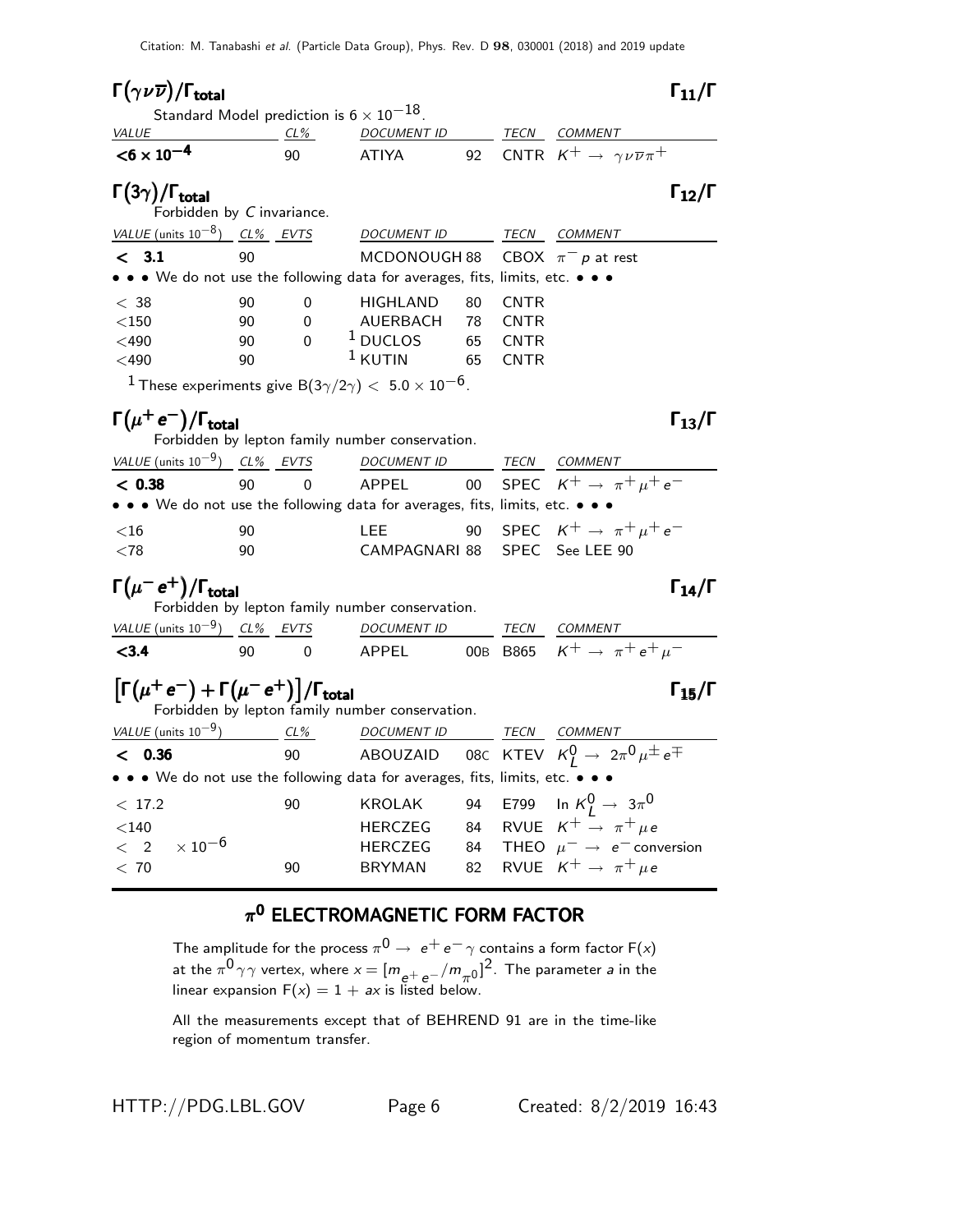LINEAR COEFFICIENT OF  $\pi^{\mathbf{0}}$  electromagnetic form factor

|              | VALUE (units $10^{-2}$ )    | <b>EVTS</b> | DOCUMENT ID                                                                   |    | TECN        | COMMENT                                                                       |
|--------------|-----------------------------|-------------|-------------------------------------------------------------------------------|----|-------------|-------------------------------------------------------------------------------|
|              | $3.35 \pm 0.31$ OUR AVERAGE |             |                                                                               |    |             |                                                                               |
|              | $3.68 \pm 0.51 \pm 0.25$    | 1.1M        |                                                                               |    |             | LAZZERONI 17 SPEC $K^{\pm} \rightarrow \pi^0 \pi^{\pm}$ ; $\pi^0 \rightarrow$ |
|              |                             |             |                                                                               |    |             | $e^+e^-\gamma$                                                                |
|              | $2.6 + 2.4 + 4.8$           | 7.5k        | FARZANPAY                                                                     | 92 |             | SPEC $\pi^- p \rightarrow \pi^0 n$ at rest                                    |
|              | $2.5 \pm 1.4 \pm 2.6$       | 54k         |                                                                               |    |             | MEIJERDREES92B SPEC $\pi^- p \to \pi^0 n$ at rest                             |
|              | $3.26 \pm 0.26 \pm 0.26$    | 127         | $1$ BEHREND                                                                   |    |             | 91 CELL $e^+e^- \rightarrow e^+e^- \pi^0$                                     |
| $-11$        | $\pm$ 3<br>$+8$             | 32k         | FONVIEILLE                                                                    | 89 |             | SPEC Radiation corr.                                                          |
|              |                             |             | • • • We do not use the following data for averages, fits, limits, etc. • • • |    |             |                                                                               |
| 12           | $+\frac{5}{4}$              |             | <sup>2</sup> TUPPER                                                           | 83 |             | THEO FISCHER 78 data                                                          |
| 10           | $+3$                        | 31k         | <sup>3</sup> FISCHER                                                          | 78 | <b>SPEC</b> | Radiation corr.                                                               |
| $\mathbf{1}$ | $+11$                       | 2.2k        | <b>DEVONS</b>                                                                 | 69 | <b>OSPK</b> | No radiation corr.                                                            |
| $-15$        | $\pm 10$                    | 7.6k        | <b>KOBRAK</b>                                                                 | 61 | HBC L       | No radiation corr.                                                            |
| $-24$        | ±16                         | 3.0k        | <b>SAMIOS</b>                                                                 | 61 | HBC L       | No radiation corr.                                                            |
|              |                             |             |                                                                               |    |             | $1.5 - 1.5 - 1.5$                                                             |

 $<sup>1</sup>$  BEHREND 91 estimates that their systematic error is of the same order of magnitude as</sup> their statistical error, and so we have included a systematic error of this magnitude. The value of a is obtained by extrapolation from the region of large space-like momentum transfer assuming vector dominance.

2 TUPPER 83 is a theoretical analysis of FISCHER 78 including 2-photon exchange in the corrections.

3 The FISCHER 78 error is statistical only. The result without radiation corrections is  $+0.05 \pm 0.03$ .

### $\pi^{\mathsf{0}}$  REFERENCES

We have omitted some papers that have been superseded by later experiments. The omitted papers may be found in our 1988 edition Physics Letters **B204** 1 (1988).

| LAZZERONI<br><b>BERNSTEIN</b><br>LARIN<br><b>BYCHKOV</b><br>ABOUZAID<br>ABOUZAID<br><b>BEDDALL</b><br>ABOUZAID<br>ARTAMONOV<br>AUERBACH<br>APPEL<br>Also | 17<br>13<br>11<br>09<br>08C<br>08D<br>08<br>07<br>05A<br>04<br>$00\,$ | PL B768 38<br>RMP 85 49<br>PRL 106 162303<br>PRL 103 051802<br>PRL 100 131803<br>PRL 100 182001<br>EPJ C54 365<br>PR D75 012004<br>PR D72 091102<br>PRL 92 091801<br>PRL 85 2450<br>Thesis, Yale Univ. | C. Lazzeroni <i>et al.</i><br>A.M. Bernstein, B. R. Holstein<br>I. Larin et al.<br>M. Bychkov et al.<br>E. Abouzaid et al.<br>E. Abouzaid et al.<br>A. Beddall, A. Beddall<br>E. Abouzaid et al.<br>A.V. Artamonov et al.<br>L.B. Auerbach et al.<br>R. Appel et al.<br>D.R. Bergman | (NA62 Collab.)<br>(AMHT, MIT)<br>(PrimEx Collab.)<br>(PSI PIBETA Collab.)<br>(FNAL KTeV Collab.)<br>(FNAL KTeV Collab.)<br>(UGAZ)<br>(KTeV Collab.)<br>(BNL E949 Collab.)<br>(LSND Collab.)<br>(BNL 865 Collab.) |
|----------------------------------------------------------------------------------------------------------------------------------------------------------|-----------------------------------------------------------------------|--------------------------------------------------------------------------------------------------------------------------------------------------------------------------------------------------------|--------------------------------------------------------------------------------------------------------------------------------------------------------------------------------------------------------------------------------------------------------------------------------------|------------------------------------------------------------------------------------------------------------------------------------------------------------------------------------------------------------------|
| Also                                                                                                                                                     |                                                                       | Thesis, Univ. Zurich                                                                                                                                                                                   | S. Pislak                                                                                                                                                                                                                                                                            |                                                                                                                                                                                                                  |
| APPEL                                                                                                                                                    | 00B                                                                   | PRL 85 2877                                                                                                                                                                                            | R. Appel et al.                                                                                                                                                                                                                                                                      | (BNL 865 Collab.)                                                                                                                                                                                                |
| ALAVI-HARATI                                                                                                                                             | 99C                                                                   | PRL 83 922                                                                                                                                                                                             | A. Alavi-Harati et al.                                                                                                                                                                                                                                                               | (FNAL KTeV Collab.)                                                                                                                                                                                              |
| <b>KROLAK</b>                                                                                                                                            | 94                                                                    | PL B320 407                                                                                                                                                                                            | P. Krolak et al.                                                                                                                                                                                                                                                                     | (EFI, UCLA, COLO, ELMT+)                                                                                                                                                                                         |
| <b>DESHPANDE</b>                                                                                                                                         | 93                                                                    | PRL 71 27                                                                                                                                                                                              | A. Deshpande et al.                                                                                                                                                                                                                                                                  | (BNL E851 Collab.)                                                                                                                                                                                               |
| <b>MCFARLAND</b>                                                                                                                                         | 93                                                                    | PRL 71 31                                                                                                                                                                                              | K.S. McFarland et al.                                                                                                                                                                                                                                                                | (EFI, UCLA, COLO+)                                                                                                                                                                                               |
| <b>ATIYA</b>                                                                                                                                             | 92                                                                    | PRL 69 733                                                                                                                                                                                             | M.S. Atiya et al.                                                                                                                                                                                                                                                                    | (BNL, LANL, PRIN+)                                                                                                                                                                                               |
| FARZANPAY                                                                                                                                                | 92                                                                    | PL B278 413                                                                                                                                                                                            | F. Farzanpay et al.                                                                                                                                                                                                                                                                  | (ORST, TRIU, BRCO+)                                                                                                                                                                                              |
| <b>MEIJERDREES</b>                                                                                                                                       | 92B                                                                   | PR D45 1439                                                                                                                                                                                            | R. Meijer Drees et al.                                                                                                                                                                                                                                                               | (PSI SINDRUM-I Collab.)                                                                                                                                                                                          |
| <b>ATIYA</b>                                                                                                                                             | 91                                                                    | PRL 66 2189                                                                                                                                                                                            | M.S. Atiya et al.                                                                                                                                                                                                                                                                    | (BNL, LANL, PRIN+)                                                                                                                                                                                               |
| <b>BEHREND</b>                                                                                                                                           | 91                                                                    | ZPHY C49 401                                                                                                                                                                                           | H.J. Behrend et al.                                                                                                                                                                                                                                                                  | (CELLO Collab.)                                                                                                                                                                                                  |
| CRAWFORD                                                                                                                                                 | 91                                                                    | PR D43 46                                                                                                                                                                                              | J.F. Crawford et al.                                                                                                                                                                                                                                                                 | (VILL, UVA)                                                                                                                                                                                                      |
| LAM                                                                                                                                                      | 91                                                                    | PR D44 3345                                                                                                                                                                                            | W.P. Lam, K.W. Ng                                                                                                                                                                                                                                                                    | (AST)                                                                                                                                                                                                            |
| <b>NATALE</b>                                                                                                                                            | 91                                                                    | PL B258 227                                                                                                                                                                                            | A.A. Natale                                                                                                                                                                                                                                                                          | (SPIFT)                                                                                                                                                                                                          |

HTTP://PDG.LBL.GOV Page 7 Created: 8/2/2019 16:43